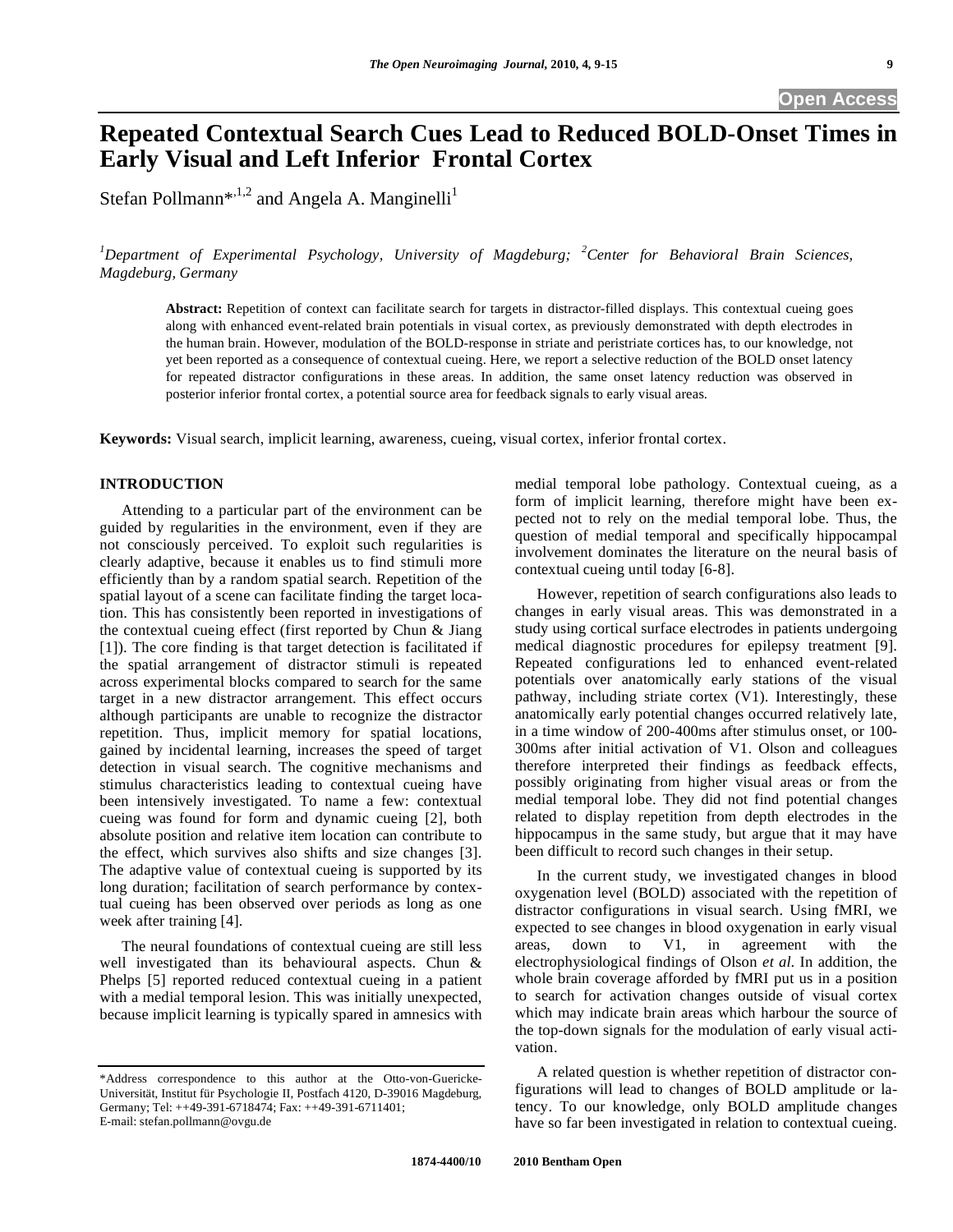However, changes in visual search processes may also be accompanied by BOLD latency changes [10, 11]. In particular, it might be assumed that context repetition may lead to speeded processing, mirrored by reduced onset of the BOLD-response.

# **MATERIALS AND METHODOLOGY**

#### **Participants**

 Sixteen healthy volunteers (21-34 years old, average 25.94, 8 males and 8 females, all right handed) were paid to participate in this study. All had normal or corrected-tonormal vision and were naïve about the purpose of the experiment. They provided informed consent and the protocol was approved by the institution's ethics committee.

 Two participants were excluded from the analysis, due to severe artifacts in the fMRI data. One further subject was excluded from the analysis because she responded to less than 45% of trials.

# **Stimuli and Apparatus**

 We used the contextual cueing paradigm introduced by Chun & Jiang ([1], Exp. 1) with some modifications (Fig. **1**). Each display contained one target (90 $^{\circ}$  or 270 $^{\circ}$  rotated "T") and 15 distractors ( $0^\circ$ ,  $90^\circ$ ,  $180^\circ$ ,  $270^\circ$  rotated "L"). The orientation of the target was randomly chosen in each trial, so that its stem pointed either to the right or to the left. The color of both target and distractors randomly varied across trials among yellow, red, blue and green. The background was always gray (RGB = 128, 128, 128). Each item subtended 2.3 x 2.3 degrees and displays were generated by randomly placing items on an imaginary 10 x 10 grid that subtended approximately 37.2 x 28.3 degrees of visual angle. The center position of each item was randomly jittered in steps of 0.2 degrees (within a range of  $\pm$  0.8 degrees in visual angle along the vertical and horizontal axes) in order to prevent collinearities with other stimuli.

 Stimuli were displayed by a DLP-projector on a backprojection screen mounted in the bore of the magnet behind the subject's head. Participants viewed the screen by means of a mirror positioned on top of the head coil.

#### **Experimental Procedure**

 The experiment consisted of a single session including training trials, main experiment and a recognition test, with a total duration of approximately 30 minutes. The whole experiment was carried out inside the fMRI scanner, but no images were acquired during the recognition test. In the training session, 32 randomly generated configurations were presented for each subject. The experimental session was framed into 12 blocks of 24 trials, for a total of 288 trials. For each subject, 16 target locations were randomly chosen at the beginning of the experiment. Eight of them, balanced between the four quarters of the screen, were assigned to 8 randomly generated spatial distractor configurations that were preserved during the experiment (*"repeated configurations"*), while the distractor configurations of the other 8 targets, equally balanced between the four quarters of the screen, were newly generated in each block (*"novel configurations"*). Additionally, 8 null events were presented in each block, in which the fixation point was presented for the whole duration of the trial.

 Each trial lasted 3000 ms (Fig. **1**). After 500 ms of fixation (of a white cross in the middle of the screen), the search display was presented for 2500 ms. During this time, the subject had to find and identify the target, by pressing either the left or the right button of the mouse, in accordance with the pointing direction of the stem of the "T". Participants were told to respond as fast as possible, without sacrificing accuracy, but no feedback was given after the response. At the end of the experiment, participants conducted a recognition test. For this test, the 8 repeated configurations of the learning part of the experiment were sequenced randomly with 8 not previously shown displays, and participants were asked for each display to indicate by an alternative forced choice button press whether or not they had seen the display in the experiment.

# **fMRI Methods**

 Data were recorded with a Siemens Trio scanner at a field strength of 3Tesla. An echo-planar imaging sequence was used to acquire functional data, with a repetition time



**Fig. (1).** Stimuli and trial structure. In **'old'** displays, all distractor locations are repeated, whereas distractor locations are random in **'new'** displays. Both **old** and **new** displays have a set of target locations, so that target locations are repeated equally in both conditions.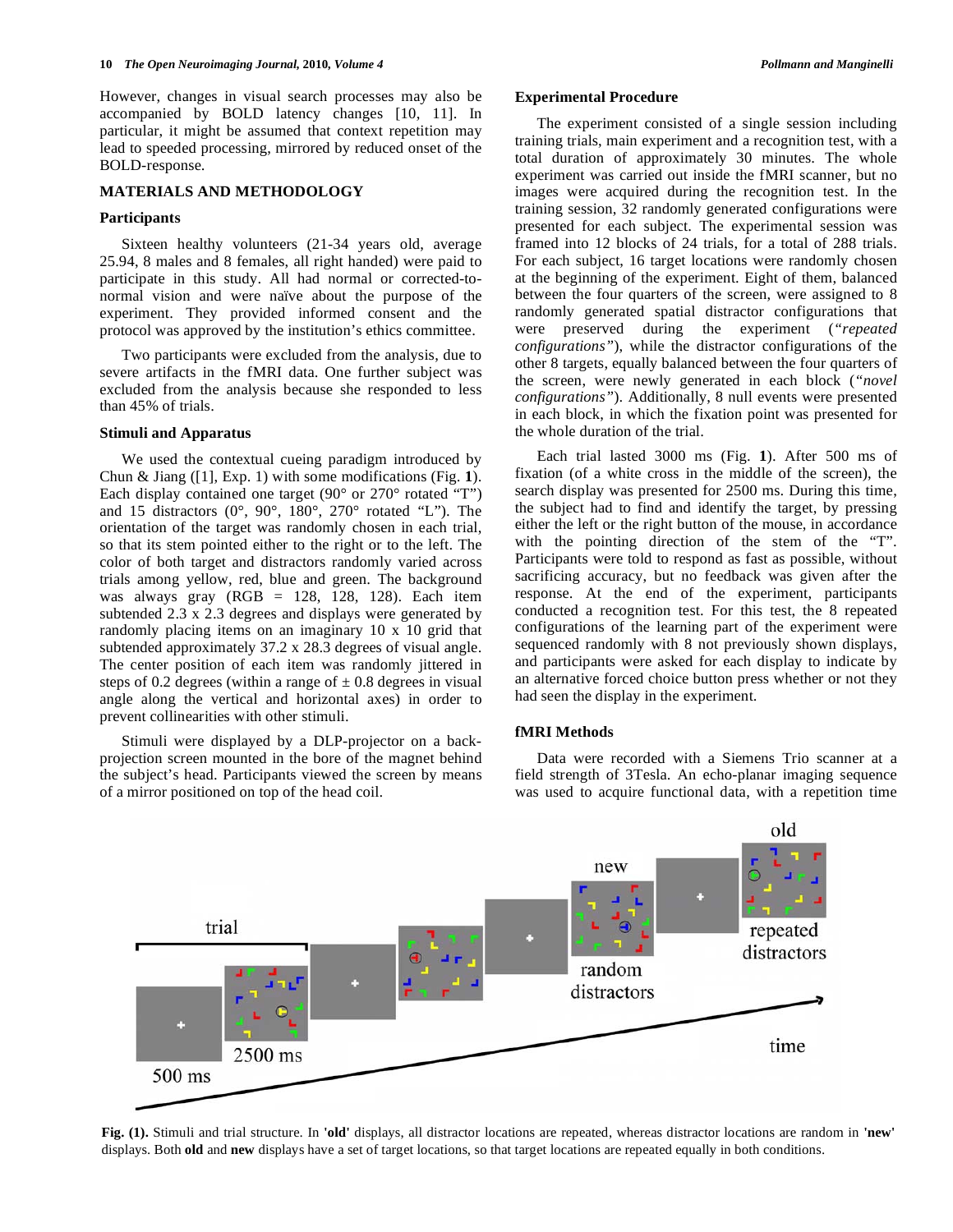|          | Epoch1 | Epoch <sub>2</sub> | Epoch <sub>3</sub> |
|----------|--------|--------------------|--------------------|
| Repeated | 80.77% | 85.34%             | 88.70%             |
| Novel    | 78.37% | 79.57%             | 85.58%             |

#### **Table 1. Response Accuracy for Repeated and Novel Configurations as a Function of Epochs**

(TR) of 2000 ms, echo time (TE) of 30 ms and flip angle of  $\alpha$  = 90 degrees.

 The experiment consisted of a single run with 670 volumes, each volume consisting of 32 contiguous transverse slices (field of view (FOV) =  $224$ mmx224mm, matrix = 64x64 pixels, slice thickness =  $3.5$  mm, gap = 0 mm) which were acquired in interleaved order.

 Data were preprocessed and analyzed using BrainVoyager QX (Brain Innovation, Maastricht, The Netherlands). Preprocessing of the functional data included slice time correction using sinc interpolation, head motion correction by spatial alignment of all volumes of each subject to the first volume by rigid body transformation, high pass filtering with frequency cut off of 0.03 Hz and spatial smoothing using a Gaussian filter with FWHM of 6 mm. For each subject, a three-dimensional high-resolution T1 weighted image of the whole brain was also acquired in the same session (192 transverse slices, matrix  $= 256x256$ , voxel resolution 1x1x1 mm).

 The anatomical data were preprocessed in order to reduce intensity inhomogeneity [12] and then transformed into the Talairach standard space [13]. In order to perform a cortexbased data analysis, a cortex segmentation of the anatomical images was performed [14]. Finally, functional data were coregistered to the corresponding anatomical volume, in order to be transformed into Talairach space.

 Regional activations were detected using multi-subject general linear model (GLM) analysis with random effects model. Predictor functions were constructed for each configuration and for each epoch using a classical twogamma hemodynamic response function. Statistical maps were thresholded at a voxel-level threshold of p=0.005 and a cluster-level threshold of p=0.05 [15].

# **BEHAVIORAL RESULTS**

#### **Response Accuracy**

 Participants' accuracy (Table **1**) was analyzed using a two-way repeated measures ANOVA, with configuration (novel and repeated) and epoch (1, 3) as factors. Each epoch consisted of 4 blocks. The main effect of configurations  $(F(1,12) = 3.552, p = 0.084)$  was not significant but showed a trend towards more accurate responses for repeated displays. The main effect of epoch was significant  $(F(2,24) =$ 6.831,  $p = 0.004$ , reflecting a general improvement in participants' performance over time. The interaction between configurations and epochs  $(F(2,24) = 0.146, p = 0.865)$  was not significant. When we repeated the ANOVA only on epochs 2 and 3, where a benefit of context repetition would be expected, the main effect of configuration became marginally significant  $(F(1,12) = 4.721, p = 0.051)$ .

# **Response Time**

 Fig. (**2**) shows the mean response times. Error trials were excluded from all response time analyses. Furthermore, response times outside the range of mean±2\*standard deviations were removed as outliers. An ANOVA on configuration (novel, repeated) and epoch (1, 3) showed a



# Response Time

**Fig. (2).** Mean response time for repeated and novel configurations as a function of epochs. Error bars indicate standard error of means.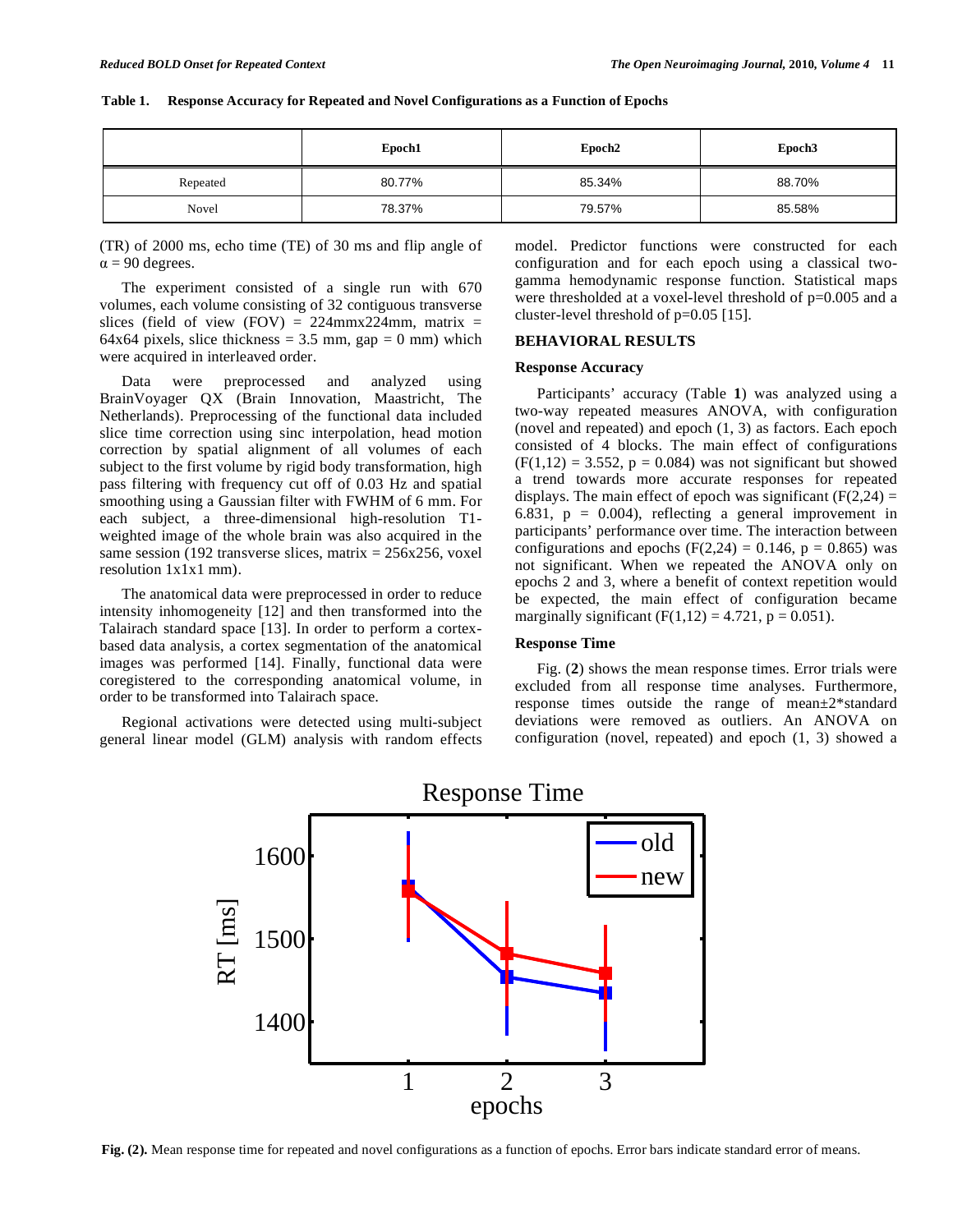|  | Table 2. Table of Activation Clusters, x-z Indicate Talairach Coordinates |
|--|---------------------------------------------------------------------------|
|  |                                                                           |

| $\mathbf x$                       | y     | $\mathbf{z}$   | Volume $(mm3)$ | <b>Structure</b>       |  |  |  |
|-----------------------------------|-------|----------------|----------------|------------------------|--|--|--|
| Configuration main effect         |       |                |                |                        |  |  |  |
| $-25$                             | 24    | $-2$           | 214            | orbital gyrus          |  |  |  |
| $-35$                             | 11    | $-11$          | 135            | inferior frontal gyrus |  |  |  |
| 35                                | $-39$ | $-14$          | 155            | fusiform gyrus         |  |  |  |
| $\mathbf{0}$                      | $-94$ | 8              | 393            | cuneus                 |  |  |  |
|                                   |       |                |                |                        |  |  |  |
| Epoch main effect                 |       |                |                |                        |  |  |  |
| 61                                | 9     | 22             | 229            | inferior frontal gyrus |  |  |  |
| 5                                 | $-61$ | $\overline{2}$ | 308            | lingual gyrus          |  |  |  |
|                                   |       |                |                |                        |  |  |  |
| Configuration x epoch interaction |       |                |                |                        |  |  |  |
| $-58$                             | $-1$  | 25             | 136            | inferior frontal gyrus |  |  |  |
| 6                                 | $-75$ | $-14$          | 361            | lingual gyrus          |  |  |  |
| $-4$                              | $-78$ | $-10$          | 424            | striate cortex         |  |  |  |

significant main effect of epoch  $(F(1,12) = 28.367, p <$ 0.001) but neither a significant main effect of configuration  $(p = 0.831)$  nor a significant interaction  $(p = 0.577)$ .

 As for accuracy, we carried out an additional ANOVA only on epochs 2 and 3. Neither main effects (configuration:  $F(1,12) = 0.518$ ,  $p = 0.485$ ; epoch:  $F(1,12) = 0.694$ ,  $p =$ 0.421) nor the interaction (F(1,12) = 0.001, p = 0.979) were significant.

 A paired sample t-test on new-old response times in epoch 3 yielded no significant difference  $(t(-0.472) = 0.645)$ .

#### **Recognition Test**

 Binomial tests on recognition judgments (yes and no) and on configurations (novel and repeated) pointed out no significant difference (all  $p > 0.212$ ). Thus, there was no indication of explicit recognition of repeated displays.

# **FMRI RESULTS**

 As for the behavioral data, we calculated an ANOVA on the fMRI data with configuration (old, new) and epoch (1, 3) as within subject factors. The main effect of configuration led to a significant activation in left lateral orbital gyrus, left inferior frontal gyrus, right fusiform gyrus and left cuneus (Table **2**). The main effect of epoch was significant in right inferior frontal gyrus and right lingual gyrus. However, the configuration x epoch interaction was of central interest, because contextual cueing predicts changes over time which depend on distractor repetition. The interaction was significant in left inferior precentral gyrus and bilaterally in striate and ventral peristriate (lingual) cortices. The signal amplitude estimates indicated a cross-over interaction in all three areas (Fig. **3**), with old displays yielding higher activation than new displays in epoch 1 and the reverse pattern in epoch 3. However, in order to investigate the

nature of this interaction further, we extracted the BOLDsignal time courses from the activated areas (Fig. **4**). It is immediately apparent, that in all areas, the BOLD signal for old displays in epoch 3 differed from all other conditions by its earlier onset and associated reduced initial undershoot, which was the main reason for its reduced amplitude, rather than a diminished peak amplitude relative to new displays in epoch 3. This impression was confirmed by statistical analysis. Onset was computed using the BOLD latency mapping tool available in BrainVoyager. For each preselected region of interest, the BOLD response of each trial of each voxel is fitted using a piece-wise linear (PWL) pseudo-trapezoid fitting, with a time window of 7 seconds (optimized to center the onset). Before the fitting, data are interpolated with a factor of 4, in order to increase the fitting precision.

 Paired t-tests on onset latency yielded significant differences between old (epoch  $3$ ) – new (epoch 3) for all three areas (IFG: t(12)=-3.994, p=0.002; LG: t(12)=-3.294, 0.006; V1: t(12)=-3.112, p=0.009). In contrast, onset differences for old (epoch  $1$ ) – new (epoch 1) were not significantly different in any of the three areas (all  $p>0.138$ ). Likewise, additional analyses on time to peak and peak amplitude yielded no significant differences which survived the groupwise (3 ROI) corrected significance criterion of  $\alpha=0.05/3=0.016$ . All p>0.091, except for a marginally significant difference for old  $(epoch1)$  – new  $(epoch 1)$  in lingual gyrus  $(t(12)=2.75, p=0.018)$ . The BOLD-signal differences do not simply reflect search time differences. As reported above, search times were not different between conditions, neither as a whole nor specifically in epoch 3.

## **DISCUSSION**

 We found a neural correlate of context repetition in visual search in a reduced onset latency of striate and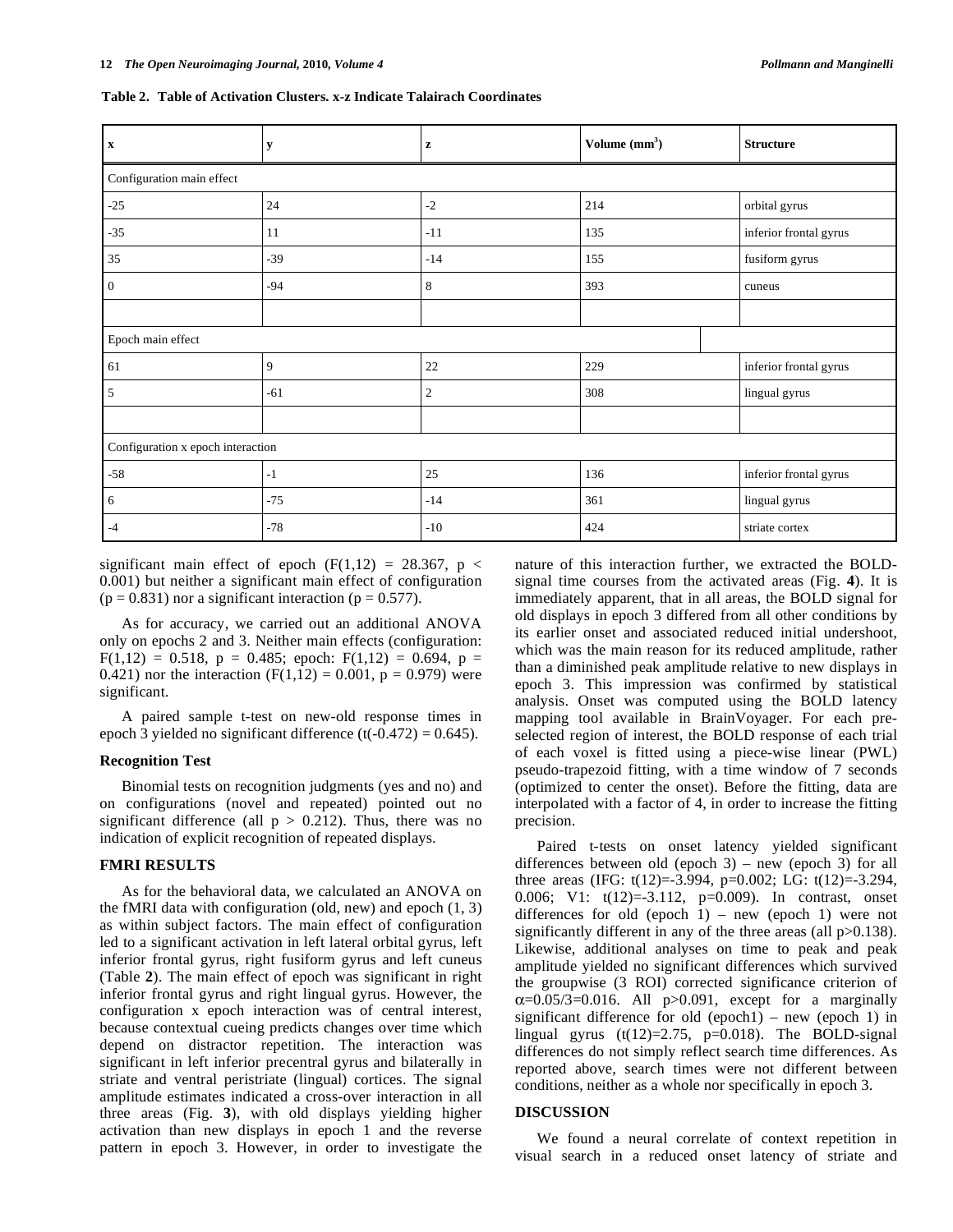

**Fig. (3).** Brain areas with a significant configuration x epoch interaction: **a**) striate cortex, **b**) lingual gyrus, **c**) inferior frontal gyrus. Areas are shown on the left with the associated estimated signal amplitudes on the right. The y-axis indicates  $\beta$ -values. Old: repeated distractors, new: random distractors. Left hemisphere is shown on the left.

peristriate cortices as well as left posterior inferior frontal cortex.

 These speeded responses were observed in the absence of explicit recognition of repeated targets. It thus cannot be a

volitionally controlled response towards stimulus repetition. The fast onset further occurred in the absence of a significant search time difference for repeated and novel displays. It thus does not simply reflect faster search times for repeated displays.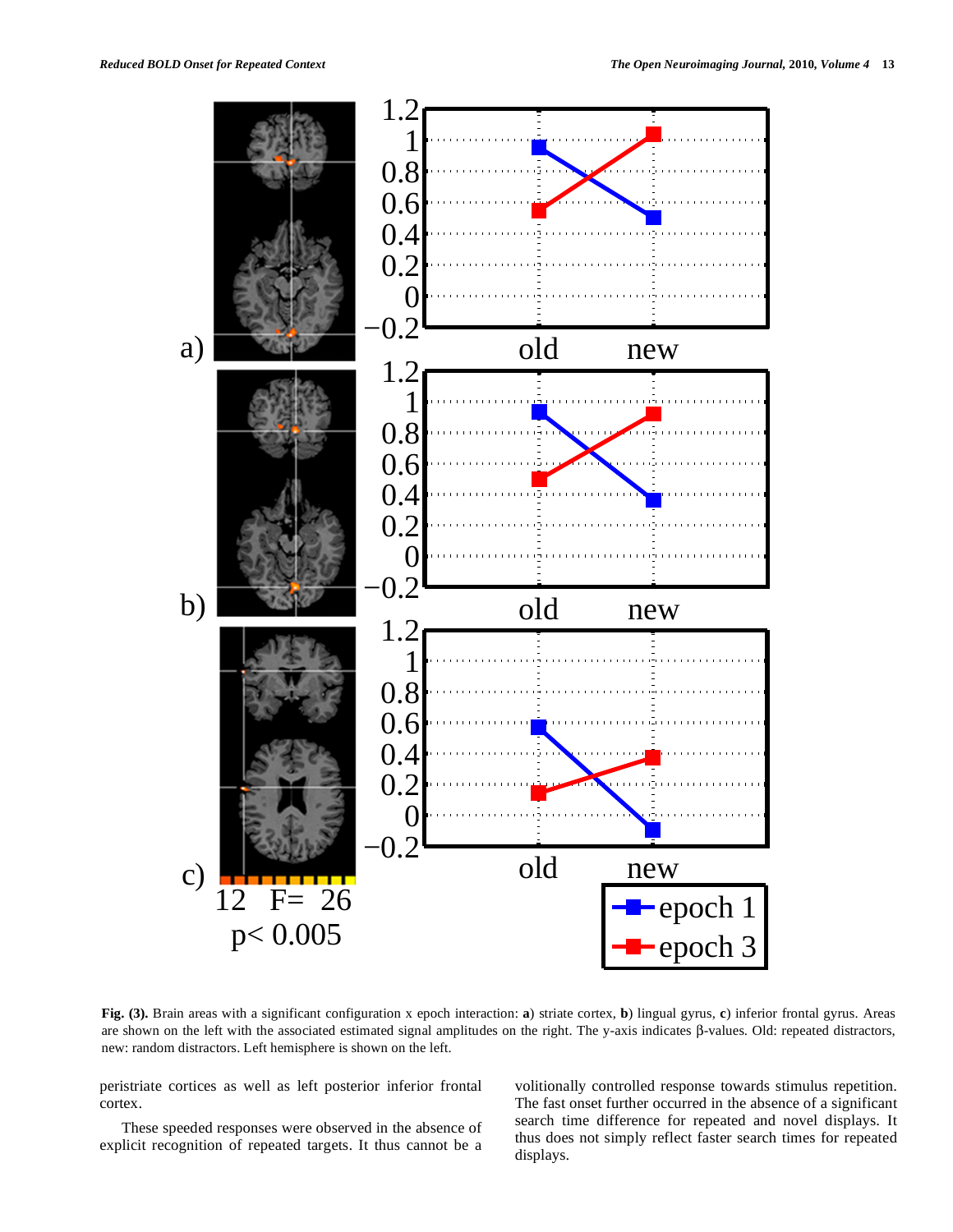

**Fig. (4).** BOLD-time courses obtained in the three areas shown in Fig. (**3**). **a**) striate cortex, **b**) lingual gyrus, **c**) inferior frontal gyrus. BOLD time courses are averaged across participants. Time = 0s indicates display onset. Abbreviations: O: old, N: new, 1, 3: epochs.

 Previous eye-movement studies have shown that contextual cueing leads to an improvement of search which is visible in several gaze parameters. The number of fixations is reduced, the scan pattern becomes more efficient and a final monotonic approach phase starts earlier in repeated than in novel displays [16-18]. The earlier onset for repeated displays appears to be another parameter that signifies some kind of implicit response to the repetition, even though in the present study, this did not (yet) result in faster search times as the endpoint of search.

 The absence of a response time advantage for repeated displays may have been due to the short time window our participants had to report target presence. Furthermore, the sample size may have been somewhat small to yield sufficient power to obtain a contextual cueing effect on response times under the taxing conditions of an fMRI experiment. Nevertheless, the advantage gained by context repetition was visible in a marginally significant higher accuracy in epochs 2 and 3.

 Modulation of striate and peristriate cortex activity by contextual cueing has, to our knowledge, not been reported before in fMRI studies. However, in a study using cortical surface electrodes in patients undergoing medical diagnostic procedures for epilepsy treatment, enhanced event-related